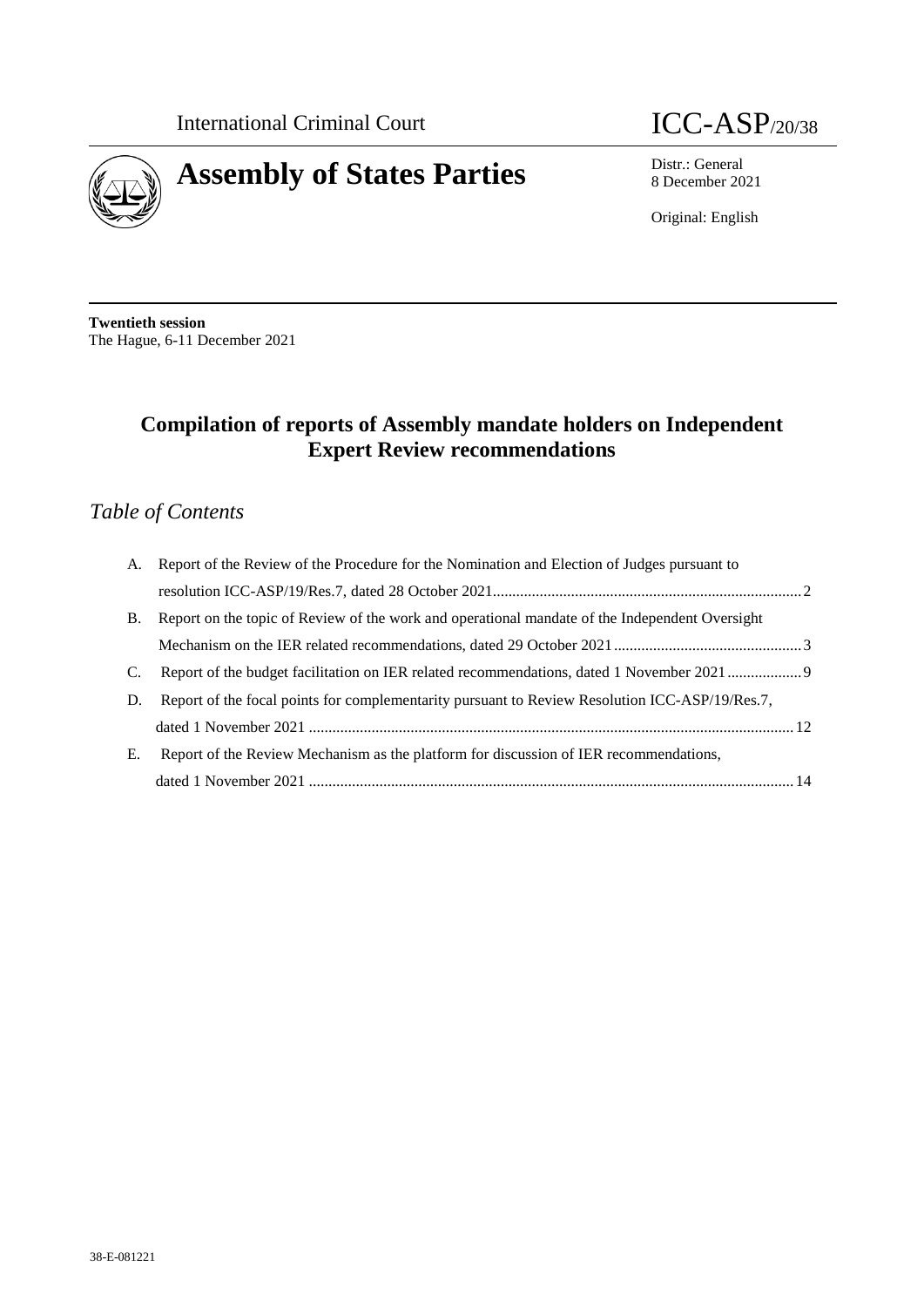# **A. Report of the Review of the Procedure for the Nomination and Election of Judges pursuant to resolution ICC-ASP/19/Res.7, dated 28 October 2021**

# **A. Introduction**

1. This report to the Bureau on the outcome of consideration of the relevant Independent Expert Recommendations (IER) is submitted pursuant to resolution ICC-ASP/19/Res.7, paragraph 7:

"Requests the relevant Assembly Mandates designated as responsible for assessing and taking possible further action as appropriate on relevant recommendations to commence implementation in 2021 and to submit to the Bureau the outcome of its consideration, including on action already taken and proposals for next steps, by 1 November 2021."

2. The comprehensive action plan for the assessment of the recommendations of the group of independent experts, including requirements for possible further action, which was proposed by the Review Mechanism on 30 June 2021 and adopted by the Bureau on 28 July, has allocated ten IER recommendations to the facilitation on the review of the procedure for the nomination and election of judges ("the facilitation"), being R371 to R380.

# **B. Consideration of IER recommendations**

3. The facilitation is in the process of considering the allocated recommendations. Two meetings of the facilitation have been convened so far. The first meeting, held on 22 June, discussed the programme of work for 2021 for the facilitation, including the timeline for consideration of the relevant IER recommendations. The second meeting, held on 14 October, undertook consideration of the IER recommendations R371 to R380. At that meeting, States Parties exchanged general comments on the recommendations, including overall perspectives, questions, and initial views on assessment and implementation.

4. Further meetings of the facilitation are planned before the twentieth session of the Assembly of States Parties starts, to continue consideration of these recommendations. The facilitation expects that subject to the views of States Parties and the outcome of this consideration, the Assembly at its twentieth session may take action to assess and implement some or all of the recommendations or decide to continue consideration of some or all of the recommendations in 2022.

# **C. Next steps**

The facilitation proposes that the next steps for recommendations R371 to R380 be decided by the Assembly at its twentieth session, based on the outcome of the continued consideration of these recommendations in the facilitation in 2021.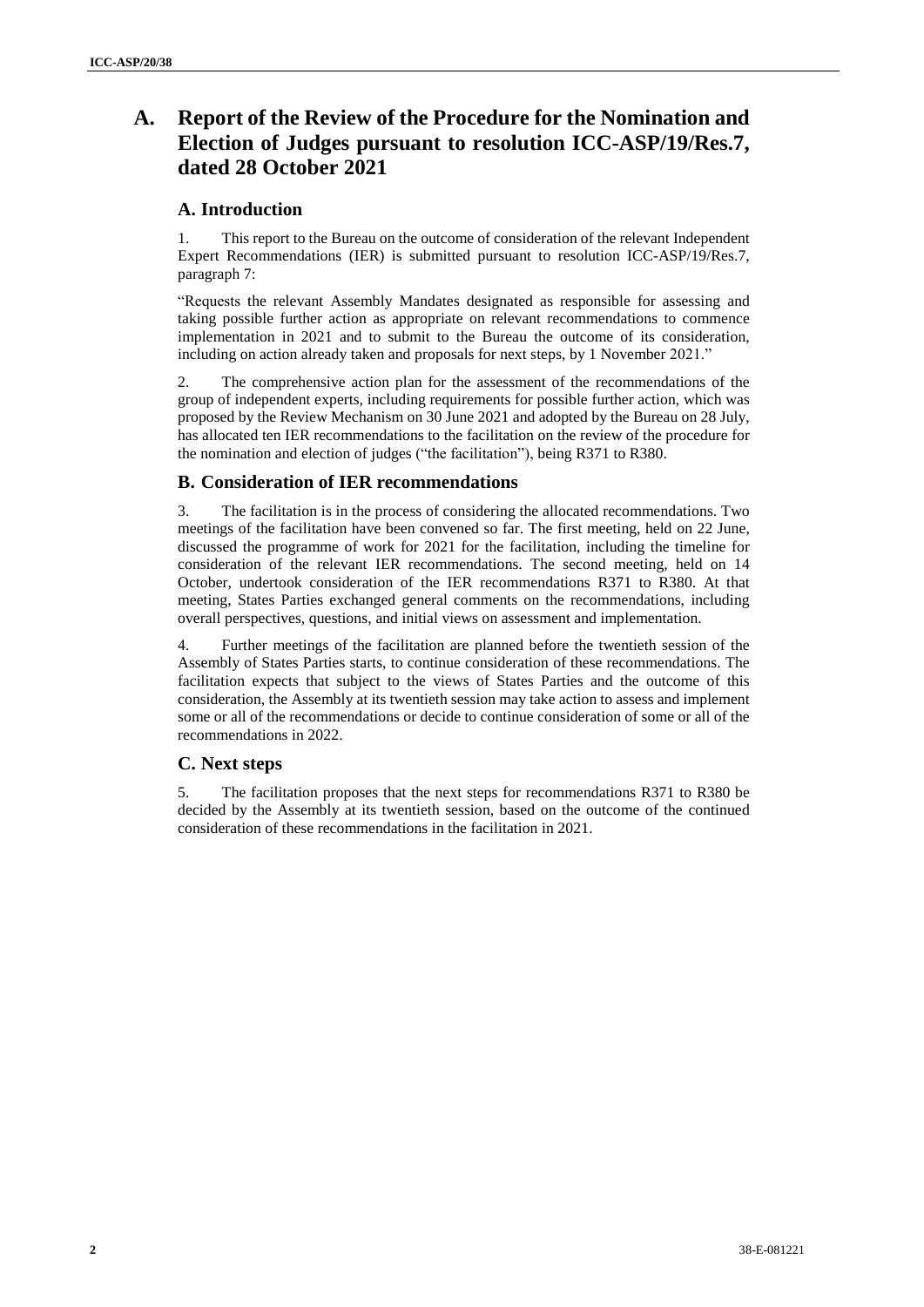# **B. Report on the topic of Review of the work and operational mandate of the Independent Oversight Mechanism on the IER related recommendations, dated 29 October 2021.**

# **A. Introduction**

1. At its nineteenth session the Assembly of States Parties (Assembly) adopted the revised operational mandate for the Independent Oversight Mechanism (IOM).<sup>1</sup> The Assembly also requested the Bureau to remain seized of the review of the work and the operational mandate of the Independent Oversight Mechanism, with a view to considering recommendations of the Independent Expert Review in this regard, subject to relevant decisions of the Assembly on the implementation of the report of the Independent Expert Review, and to report thereon to the Assembly at its twentieth session.<sup>2</sup> On 6 April 2021 the Bureau of the Assembly decided to appoint Ambassador Päivi Kaukoranta (Finland) as facilitator to review the work and the operational mandate of the Independent Oversight Mechanism.

2. In line with the mandate of the IOM facilitation and considering the timelines for consideration in the Review Mechanism's Comprehensive action plan<sup>3</sup>, the IOM facilitation commenced in 2021 the assessment on recommendations R110 and R115-R121.

3. This report to the Bureau on the outcome of consideration of the relevant Independent Expert Recommendations is submitted pursuant to resolution IC-ASP/19/Res.7, paragraph 7:

"Requests the relevant Assembly Mandates designated as responsible for assessing and taking possible further action as appropriate on relevant recommendations to commence implementation in 2021 and to submit to the Bureau the outcome of its consideration, including on action already taken and proposals for next steps, by 1 November 2021."

# **B. Meetings and discussions**

4. Three meetings were held on the topic of review of the work and the operational mandate of the Independent Oversight Mechanism, on 28 May, 4 and 25 October 2021, with the Court, States Parties, Observer States and the civil society. The meetings were held by remote-link due to the restrictions imposed by COVID-19. In addition, participants were requested in June to submit any written comments on the recommendations relating to the IOM.

5. The meetings included representatives of the Court, the head of the Independent Oversight Mechanism and of the Staff Union Council.

6. The meetings provided an opportunity for States Parties to discuss the Independent Expert Recommendations (IER) allocated to the review of the work and operational mandate of the Independent Oversight Mechanism by the Comprehensive action plan.

# **C. Independent Expert recommendations allocated to the review of the work and operational mandate of the Independent Oversight Mechanism**

# **1. Background**

7. The overall goal of the facilitation was to discuss and assess the implementation of the recommendations of the Independent Expert Review (IER) touching upon the IOM, and to facilitate discussions on recommendations for which the IOM facilitation has been assigned as the platform for discussion by the Review Mechanism.

8. In the preparation for the work on the topic, consideration had been given to the IER report, the Review Mechanism's proposal for categorisation of the recommendations and its Comprehensive action plan, the Court's overall response to the IER report, and the IOM's response to the IER report. The Review Mechanism's Comprehensive action plan assigned the IOM facilitation as platform for discussions for recommendations R106-R128 and R131

<sup>1</sup> ICC-ASP/19/Res.6, section R, para.141.

<sup>2</sup> ICC-ASP/19/Res.6, annex I, para.15.

<sup>&</sup>lt;sup>3</sup> [https://asp.icc-cpi.int/iccdocs/asp\\_docs/ASP19/IER-Final-Report-ENG.pdf](https://asp.icc-cpi.int/iccdocs/asp_docs/ASP19/IER-Final-Report-ENG.pdf)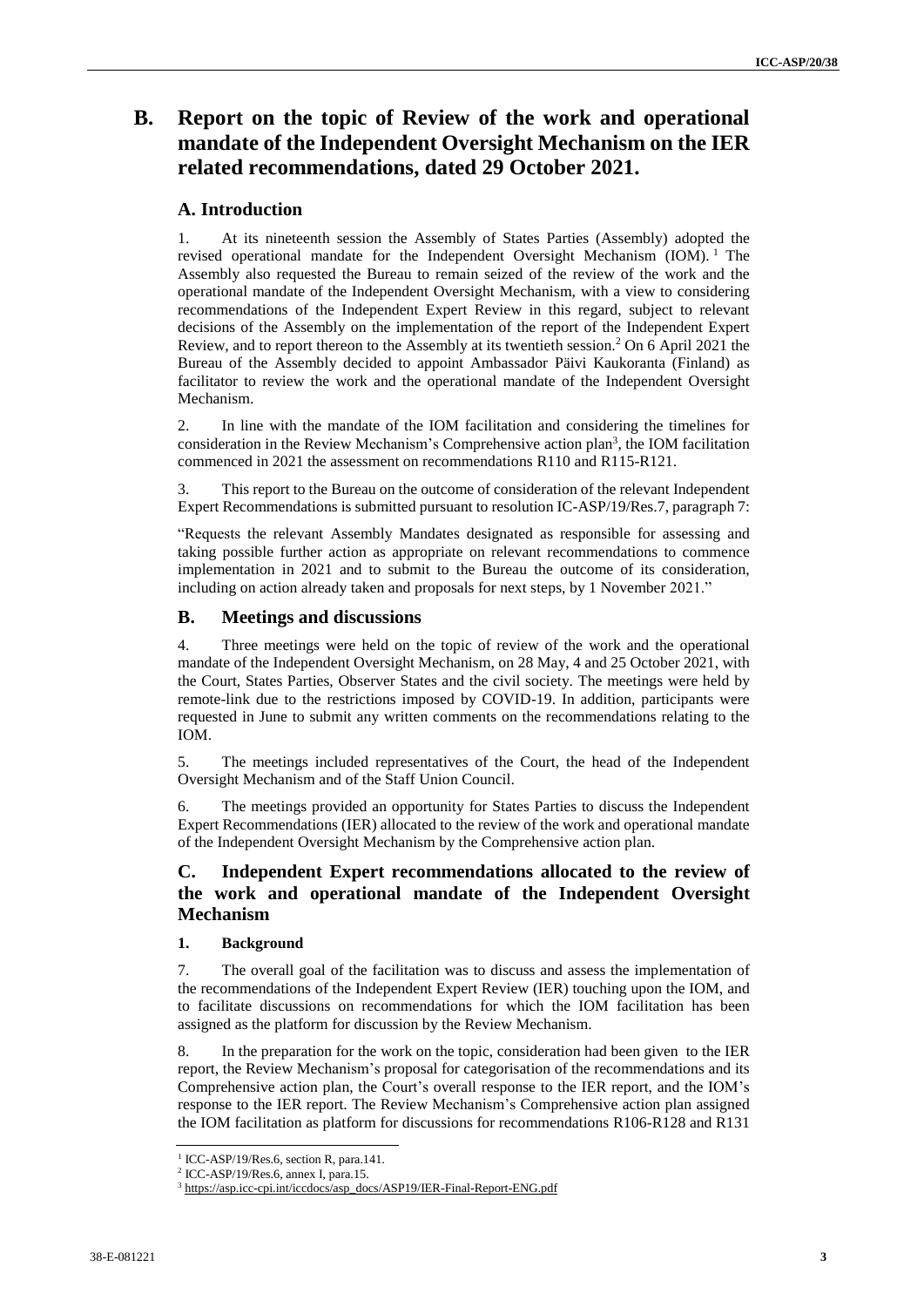and foresaw that recommendations R129, R130, R364 and R368 would be assessed under the Review Mechanism. R368 was going to be addressed also in the Budget Management Oversight (BMO) facilitation and R120 in the Study Group of Governance.

9. At its second meeting the facilitation on IOM commenced with the assessment and provided a platform for discussion on recommendations R110 and R115-R121. The overall objective was to agree on a way forward with regard to the recommendations touching upon the IOM.

#### **2. Assessment of recommendations R110 and R115-R121 of the IER report**

10. The Court indicated that it would start working on a comprehensive study at the beginning of 2022 in order to consider all the legal, financial and practical considerations of IER recommendations 115-121with the aim to submit it for the consideration of States Parties by the end of June 2022.

#### **Recommendation 110 (R110)**

11. The Registry indicated that the Court uses the United Nations Financial disclosure programme (FDP) for staff members. Such programme does not cover judges except for the President who discloses financial information because of his administrative and managerial functions on a voluntary basis.

12. During the last election of judges, the candidates were asked if they would agree to voluntarily submit financial disclosure statements based on the programme and the feedback received was positive. Around March-April, the question on the FDP for the judges was raised by the Court with the United Nations FDP in New York and the feedback received was that the FDP was not suited for judges. The United Nations FDP is suited for staff members of international organizations. In addition the FDP stated that it was unclear to them what kind of questions could be asked of judges to assess conflict of interest for their functions.

13. Although there were two UN officials in the UN system who did not participate in the FDP: the President of the General Assembly and the Secretary-General, the matter was dealt at a previous stage when they applied as candidates for those positions and made some disclosure with the United Nations Office of Internal Oversight Services (OIOS). Following this system, the possibility where candidates would make declarations at the time of their election to the IOM could be explored.

14. Lastly, the Registry shared the view that a disclosure programme only for judges could be expensive for the Court to set up and run and that is why the Court uses the UN disclosure programme instead of developing its own.

#### **Recommendation 115 (R115)**

15. The Registry acknowledged the spirit of the recommendation, nonetheless indicated that making the internal justice system of the Court available to "all" may be complicated. Besides staff members, different categories of people work at the Court, such as elected officials, interns and visiting professionals, who are not staff, as well as Counsel and members of their teams. In addition, consultants and contractors are bound by the terms and conditions of their contracts with their own dispute resolution clauses.

16. Staff members and (elected officials) are the two categories who have access to the ILOAT jurisdiction or that would have access to UNAT if the Court made this change in the future. On the other hand, Counsel and members of their teams are regulated by rules 20, 21, 22 of the Rules of Procedure and Evidence (Rules) and Chapter 4 of the Regulations of the Court (RoC) and of the Regulations of the Registry (RoR), and the Code of Professional Conduct for Counsel.

17. Nonetheless, it wassuggested that ways could be explored in order to capture the spirit of this recommendation for certain categories that are not staff members. The suggestion that Counsel (and their team members), as well as interns/visiting professionals could be given access to the Ombudsperson and/or Staff Counsellor was put forward. The new harassment policy at the Court was also one of the ways where other categories of personnel could be taken into consideration for various purposes.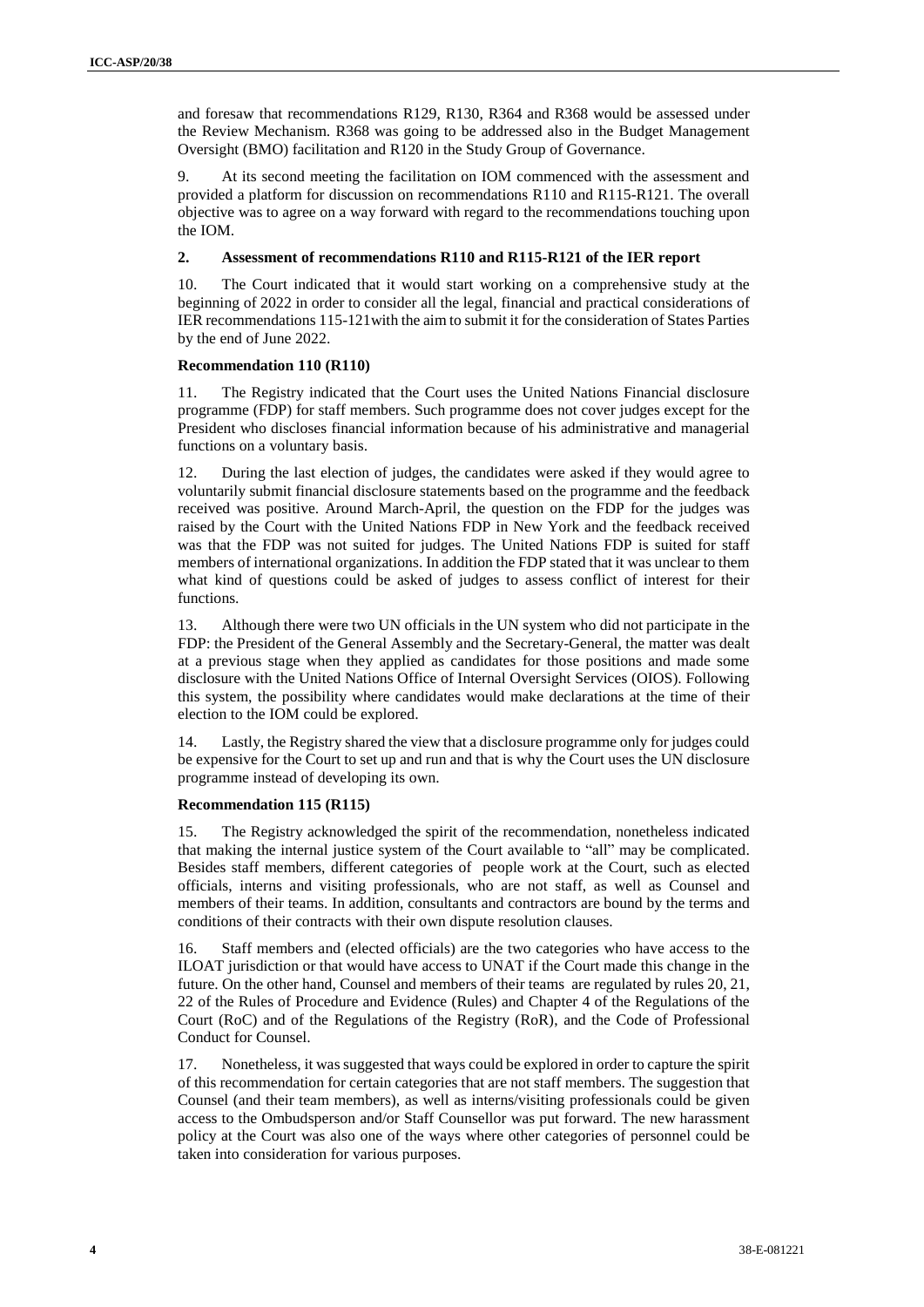#### **Recommendation 116 (R116)**

18. The Registry indicated that the main difference of moving away from peer based panels (Appeals Board, Disciplinary Advisory Board) would be that the first instance judge would be totally independent and would make final decisions instead of recommendations to the Prosecutor and the Registrar.

19. This practice of the first instance judge has been adopted by many organizations in particular those that accept UNAT's jurisdiction since it is a pre-requirement for having access to UNAT. Another option was put forward which is for organizations to accept the jurisdiction of the UN Dispute Tribunal, as first instance and the UNAT as a second and final instance.

20. The IER assumption seems to be that having independent administrative judges instead of the two Boards will be more cost-effective because it will enhance the settlement of disputes and conflicts and reduce escalation to the ILOAT. However, by having to pay the first instance judge there will be more expenditures in the short run since volunteers on the Boards do not get any remuneration for their work.

#### **Recommendation 117 (R117)**

21. The Registry suggested to read this recommendation in conjunction with recommendation 116. It was indicated that the Court has two peer based appeal mechanisms: one for disciplinary matters, which is the disciplinary advisory board, and one for all other administrative matters relating to the conditions of service of staff, which is the Appeals Board.

22. It was further explained that whenever there are cases whether disciplinary or administrative in nature, panels, composed of staff members, would make recommendations to the head of the respective organ. As the IER has noted staff members who volunteer may end up not having sufficient time and/or the right training in order to carry out their duties.

23. As other organizations have already implemented this change, the Court will explore the possibility of the first instance judge in line with recommendation 117. Nonetheless it was highlighted that the costs would be higher compared to the disputes being handled by the volunteer staff members.

24. The Registry also recalled that complaints against judges, Prosecutor and Deputy Prosecutor, are based on a different system which is regulated in the Rome Statute (articles 46 and 47).

25. Support for thisrecommendation was shown by the IOM which indicated that it would welcome the idea of rethinking the system, thus, removing peer panels and instead having a more specialized body. The IOM stated that peers are just not well equipped in dealing with the legal nuances of the cases, while acknowledging that the peers are not to be blamed for that situation since it is not their job and they are not trained for it. Nonetheless, the IOM did not exclude the idea of a peer-based panel, however it would be crucial for those peers to be experts in the field, such as legal officers, as was the case of many organizations which have legal officers focused only on that issue.

26. The Staff Union Council referred to their submission of 31 March 2021 to the Review Mechanism, specifically on internal grievances procedures, indicating that it is closely involved with the procedure at the Court. They nominate staff to the Advisory Board and Appeals Board. In addition, they also have the Staff Advisory Committee within their members who frequently act as advisers to Staff, so they are familiar with the internal framework. The Staff Union Council agreed that the internal grievances procedure require improvements, but what is mostly needed is the creation of a more efficient, transparent and fair system which also provides confidentiality to staff members.

27. The Staff Union Council also touched upon the issue of moving from the Disciplinary Advisory Board, Appeals Board to the UNDT and the UNAT, and stated that such issue is also linked to recommendation 120. Such change was welcomed, however it was suggested to be done in consultation with the Council. Lastly support was shown for resorting to external consultants since the latter would add more voice and authority to such change.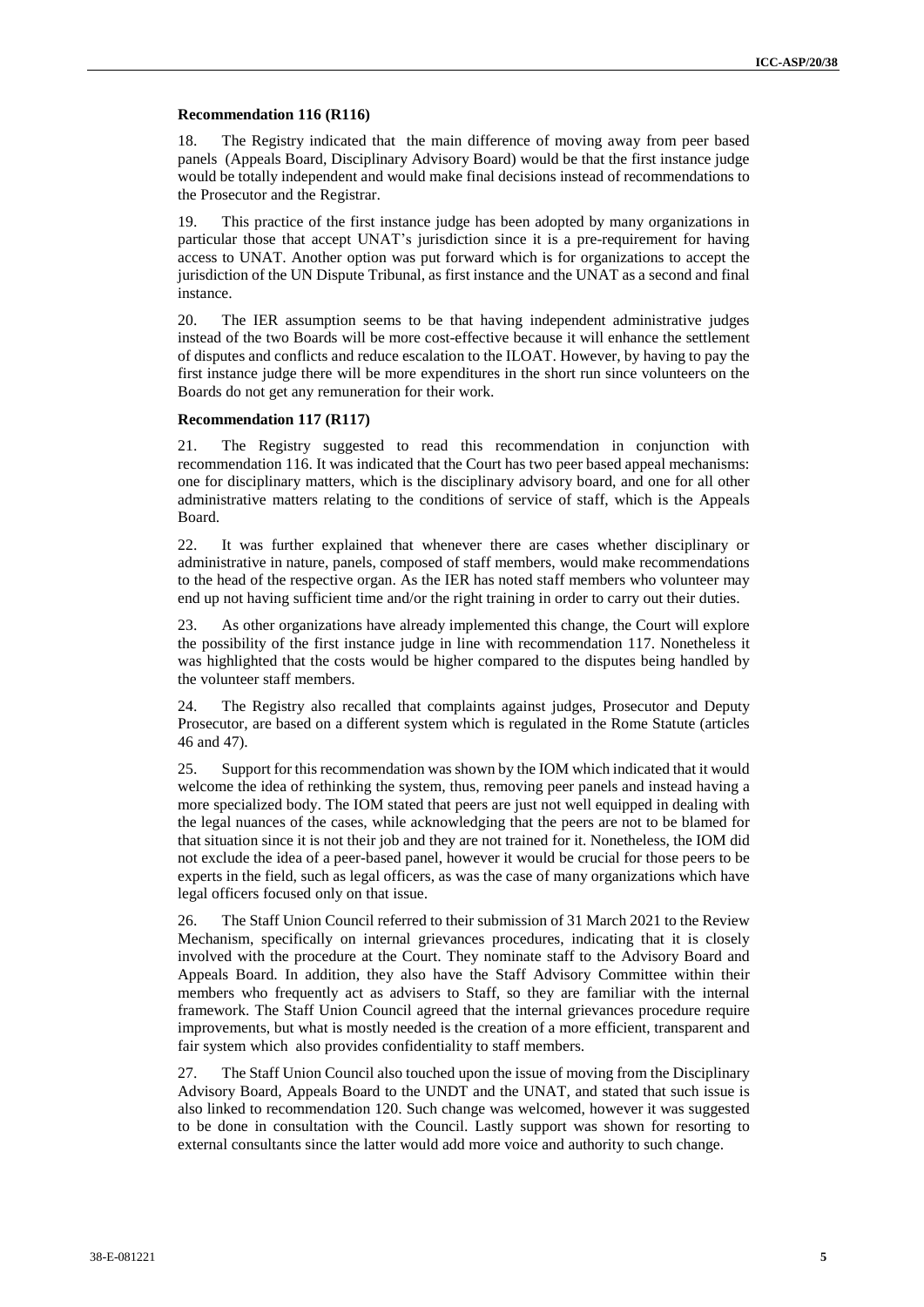28. Some additional explanations were asked as regards the recommended move from peer based panels to a first instance dispute judge. A few queries as regards the ad hoc investigative panels were raised:

a) A view was shared that there could be a scenario where this situation could become complex especially considering bringing different people together to carry out investigations. It was further asked how the ad hoc investigative panel would be established and who would sit on them.

b) As regards the investigative aspect, the question whether that aspect would continue to be done by the IOM was posed. In addition, the issue of the amendment of rule 26 of the Rules of Procedure and Evidence was raised. According to Section IV of the Rules, the latter seem to have a set of relevant rules, thus, the query as to whether amendments would be needed were raised. This issue was suggested to be useful and thus be considered before this exercise.

29. In giving a response to such query, the IOM indicated that it was clear that the latter shall investigate complaints against elected officials, and that it was for the States Parties to decide whether they want the involvement of external judges or experts for these issues but thought that there is a separation between the investigative process and the disciplinary one which is why it is linked to recommendation 117.

30. Furthermore, the IOM stated that so far there had been no issues with the IOM carrying out investigations, however complications could arise with the arrival of the external parties with access to the Court systems and documents. In order not to amend rule 26, the investigation framework of elected officials should be left to the IOM. Once the IOM report is complete, it could then be given to the panel of experts for assessment on whether it constituted misconduct or serious misconduct according to the rules, which would be similar to the system for staff members. This approach would address one of the issues which is that currently in the cases of judges for instance, it is judges of the Court who make that assessment against other judges, which raise a number of issues. Hence, the view was shared that there is a way to reconcile the recommendations of the IER and the weakness of the system that have been identified within the existing framework and rule 26.

31. Further assessment wasrequested in relation to recommendation 120 which stated that for administrative matters the Court resorts to UNAT rather than ILOAT.

32. A view was shared that recommendations 116-121 were very useful. There was strong support for further discussions in order to find the right solution and move away from the voluntary system.

33. Given the importance and the complex nature of these recommendations, another query as to whether the Court representatives could provide their views and also their plans as regards implementing these recommendations in writing, was raised.

34. The point was made that since this recommendation was directly related to the Staff Union Council, it would be very important to engage them in the discussion.

#### **Recommendation 118 (R118)**

35. There wasstrong support for thisrecommendation among the Court, subsidiary bodies such as IOM and States Parties. The Court indicated that in line with the recommendation, this is an essential feature in any international organizations and as such a proposal has been made in the budget proposal for 2022 in order to have resources for six months for the services of an Ombudsperson. Furthermore, the Committee had been presented with a proposal to have a consultant providing these services in line with the IER recommendation to have "an ungraded position", a "true outsider".

36. Should it be decided in the future to move from ILOAT to UNAT, the Court would have to avail itself of UMOMS' services. Based on a preliminary conversation with the UN Ombudsperson, while exploring the move to UNAT, it was noted that the UN office does not have a branch or an office in the Hague, however the proposal was to have a P-5 and an administrative assistant at the Court paid by the Court, but reporting to the UN office.

37. The IOM stated that not having informal resolution mechanisms for staffing constituted a critical gap in the system of the Court, that an informal resolution mechanism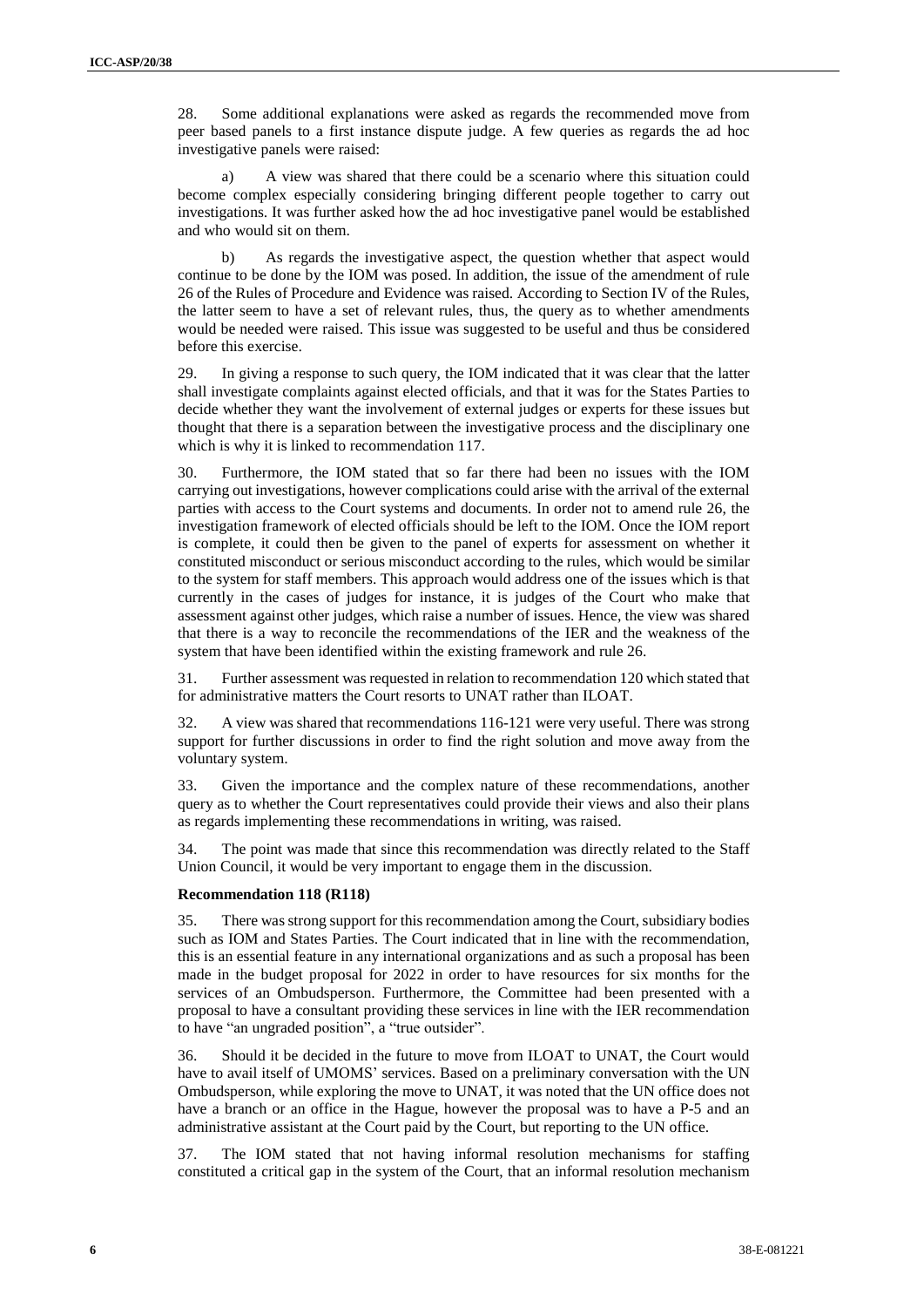would be able to help staff in a more suitable and efficient way and thus that it supported the mechanism, which would be important not only for the Court but also for the work of the IOM.

38. A view was expressed about the importance of this recommendation and furthermore that the IER recommendations were associated with the idea that the latter are cost-neutral, however it was said that this was not necessarily the case. It was highlighted that everyone should be aware that at a later stage, both the legal and financial implications of the possible implementation of specific recommendations will have to be assessed, bearing in mind the difficult discussions ahead for States Parties, when considering the requested 2022 budget increase of 9,5 per cent by the Court.

#### **Recommendation 119 (R119)**

39. The Court stated that as a general practice, the Ombudsperson whether it is the UN Office or not, goes together with mediation. Such service in an informal way is fundamental when it comes to solving disputes between staff members who do not get along, compared to going through formal mechanisms and all the stress, time and expenditure it involves. It was stated that mediation is always voluntarily accepted by both parties to a conflict, which is what gives the Ombudsperson the space to do his/her job. Nevertheless in some national jurisdiction a mandatory conciliation attempt is mandatory before going before the judge.

#### **Recommendation 120 (R120)**

40. The Court indicated that there had been discussions with organizations that made the change to UN Appeals Tribunals. Accepting UNAT's jurisdiction has costs that are calculated on the basis of the number of staff of the organization and whether that organisation is part of the UN system or not. It was acknowledged by the Court that there could be good reasons to move to UNAT but assessing the advantages and disadvantages of doing so would be part of the study to be prepared.

41. However, according to a different view, the Staff Union Council by referring to its submission on 31 March 2021 to the Review Mechanism, stated that they believed that the change from ILOAT to the UNAT would be detrimental to staff and that ILOAT is entirely adequate to adjudicate complaints and guarantees effective and independent oversight. In addition, the Staff Union Council again made reference to their submission where they proposed to look at the UN Secretary-General report on the review of jurisdiction set up of UN Common System which outlines benefits and disadvantages of ILOAT and UN tribunals and to be informed from there.

#### **Recommendation (R121)**

42. The Court indicated that this recommendation is a general one that touches upon many different issues. Some of the initiatives that the Court has engaged in the last few years, such as the staff engagement survey, as well as the importance of consulting the Staff Union Council have the objective of improving the staff trust in relation to internal grievances procedures. Major consideration was also given to the importance of transparency and confidentiality when dealing with issues that are disciplinary by nature, discussions upon which, would be held in the context of all recommendations.

#### **New proposal**

43. A proposal on the establishment of a Grievance Committee in the Bureau of the Assembly, which would constitute a confidential channel to convey complaints, was submitted by Mexico. An initial exchange of views between States Parties and the Court took place. There was an understanding that elements contained in the proposal can be considered in the work on internal grievance procedures.

#### **3. Way forward**

44. Given the discussion held by the IOM facilitation, the corresponding discussion held in coordination with Budget Management Oversight on the IOM related IER recommendations, and the allocation set out by the Comprehensive action plan, it is suggested that the discussions and follow-up of the work on the recommendations assigned to the IOM facilitation as a platform continue in 2022 on the basis of these discussions. The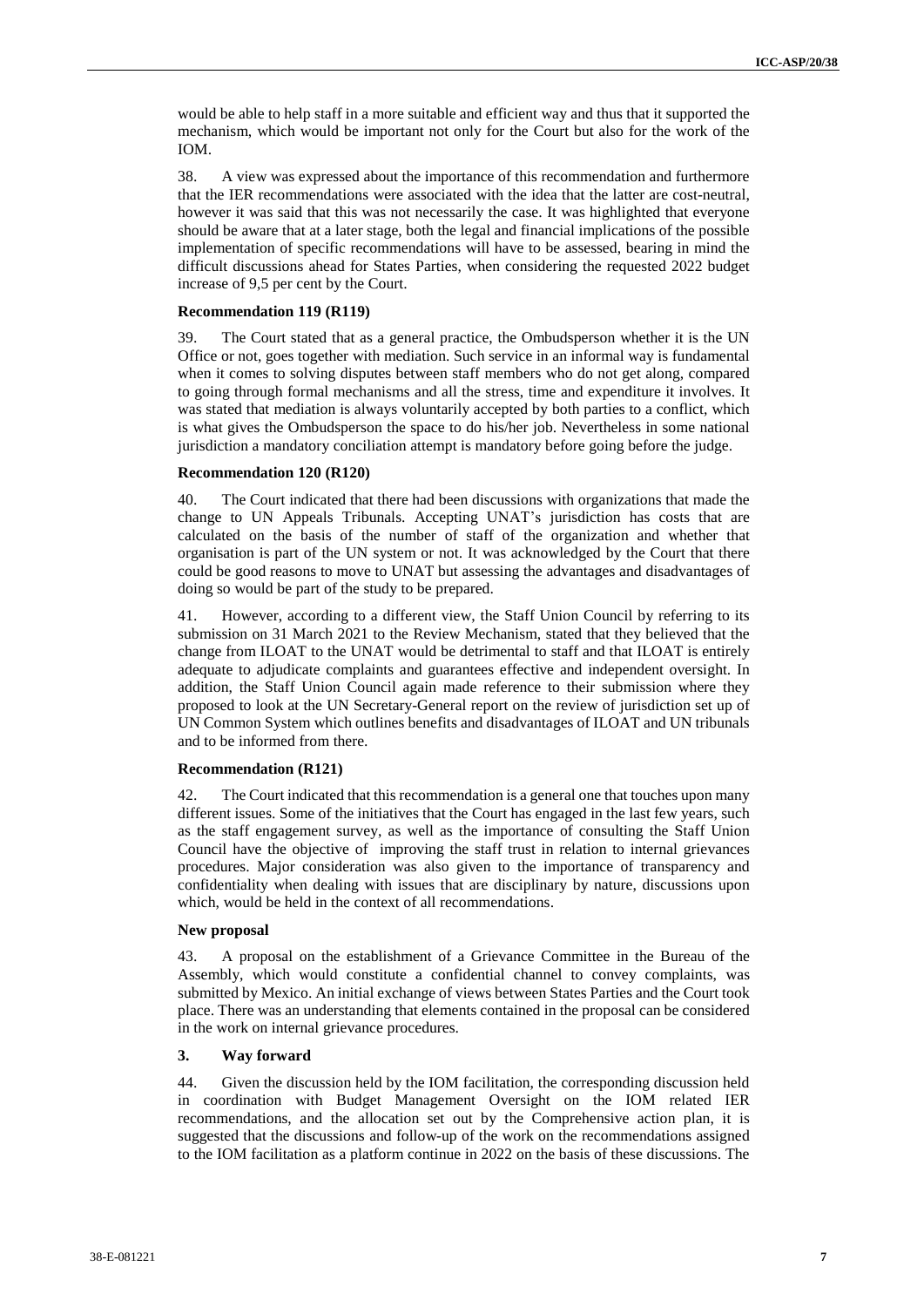assessment of these IER recommendations should be finalized in advance of the twenty-first session of the Assembly.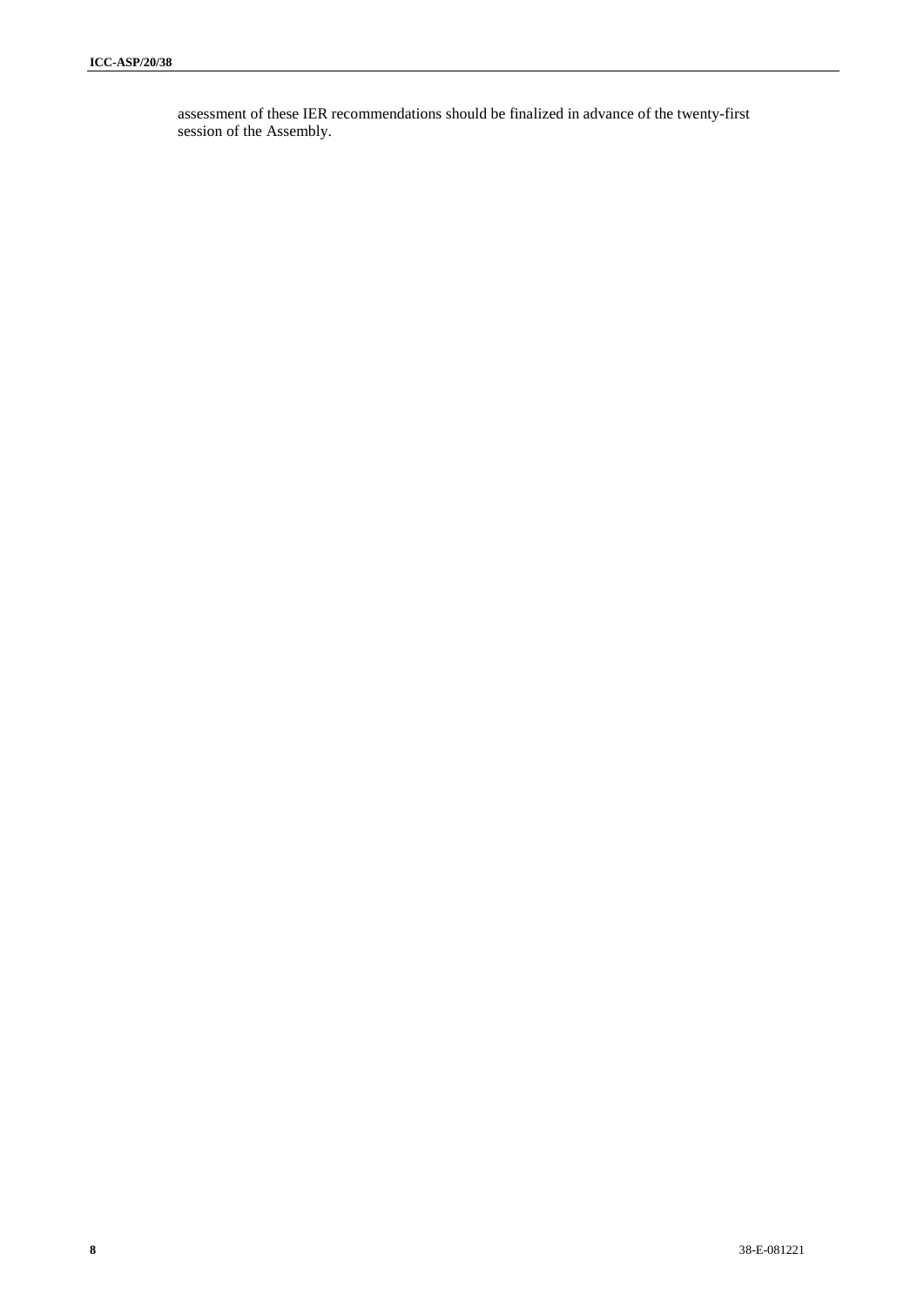# **C. Report of the budget facilitation on IER related recommendations, dated 1 November 2021.**

# **A. Introduction**

1. The mandate for the budget facilitation is derived from the Rome Statute, which provides that the Assembly shall "Consider and decide the budget for the Court".<sup>4</sup> On 6 April 2021 the Bureau of the Assembly decided to appoint Ambassador Frances-Galatia Lanitou Williams (Cyprus) as the facilitator for budget.

2. The Comprehensive action plan submitted to the Bureau by the Review Mechanism<sup>5</sup> allocated the following Independent Expert Review (IER) recommendations to the budget facilitation: i) R139, R140, R141 and R142 to be considered during the second half of 2021; ii) R132, R133, R135, R136, R137 and R138 to be considered in the first half of 2022; and iii) R134 to be considered in the second half of 2022.

3. Pursuant to paragraph 7 of resolution ICC-ASP/19/Res.7, this report reflects the outcome of the consideration by States Parties of the relevant IER recommendations allocated to the budget facilitation, including on proposals for next steps, and it is submitted to the Bureau for its consideration.

## **B. Meetings and discussions**

4. For the purpose of assessing the relevant IER recommendations allocated to the budget facilitation, meetings were held on 21 and 28 October 2021 with representatives of States Parties and the Court. The second meeting was a joint meeting of The Hague and New York States Parties delegations which served as an opportunity to continue the assessment of IER recommendation R140, and was held in conjunction with the arrears facilitator, H.E. Mr. Rodrigo Carazo (Costa Rica).

5. The meetings were held by remote-link due to the restrictions imposed by COVID-19.

# **C. Independent Expert Review (IER) recommendations allocated to the budget facilitation**

#### 1. **Background**

6. At its meeting on 21 October 2021 the budget facilitation commenced with the assessment of recommendations R139 to R142 which have been prioritized for consideration during the second half of 2021, and, at its first joint meeting with the arrears facilitation on 28 October 2021 it continued with further discussion on recommendation R140.

7. During these meetings, it was recalled that, at this stage of the process, States Parties, were only expected to assess whether particular recommendations should advance for further consideration with a view to their possible implementation. It was thus not the objective of these meetings to conclude the discussion on all the substantive and procedural aspects of these recommendations or to necessarily decide on their implementation should further consideration be required. In this regard, concrete next steps were discussed with a view to further facilitating the consideration among States Parties on the modalities and scope of the respective implementation of recommendations, as appropriate.

#### 2. **Assessment of recommendations R139-142 of the IER report**

#### **Recommendation 139 (R139)**

8. The facilitator noted that the IER report argues that Assembly meetings tend to be dominated by technical budgetary discussions at the expense of political discussions, and that, according to the IER, one way of addressing this issue was proposed in R139, namely: by deferring to the CBF recommendations, concluding the negotiations on the budget prior to the Assembly meeting and by dedicating an initial technical session to the budget prior to the Assembly discussion so that States Parties can focus on strategic policy discussions as a

 $4$  Rome Statute, article 112 (2)(d).

<sup>5</sup> [https://asp.icc-cpi.int/iccdocs/asp\\_docs/ASP20/RM-Comprehensive%20Action%20Plan-ENG.pdf](https://asp.icc-cpi.int/iccdocs/asp_docs/ASP20/RM-Comprehensive%20Action%20Plan-ENG.pdf)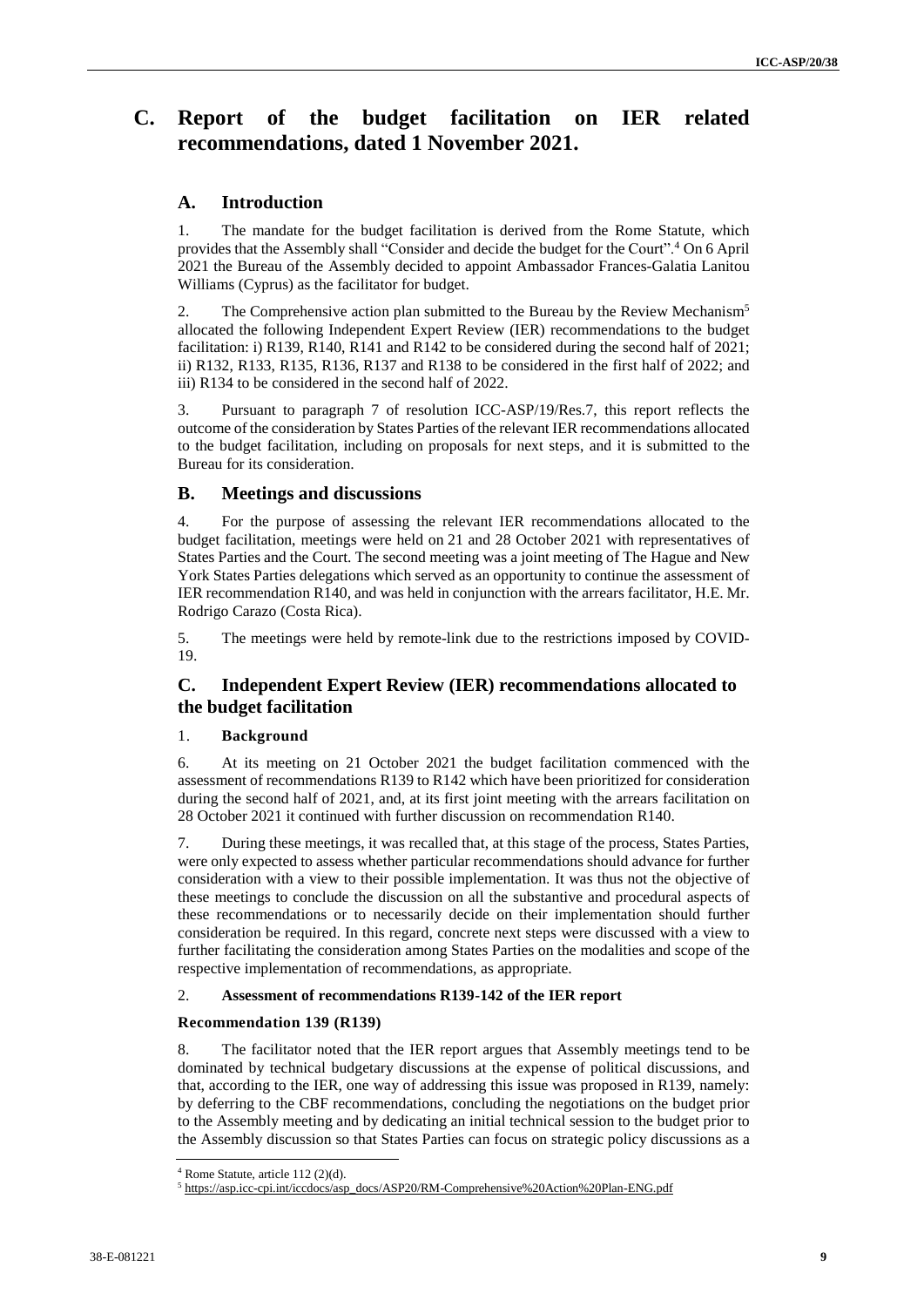higher political level. To frame the assessment of the recommendation, the facilitator invited States Parties to consider if the underlying concerns identified by the IER are shared and, if so, if the way to address this concern would indeed entail the implementation of the proposals contained in R139 or perhaps other possible measures.

9. During the discussions, while delegations shared the goal to, when possible, strive for consensus on the budget proposal before the Assembly, it was also noted by some that the budget is a very delicate and important responsibility of the Assembly and that may, as appropriate, require additional discussions. States Parties noted that considering ways of further improving or enhancing the budget negotiation process was indeed desirable. In this regard, a number of delegations recalled the importance of deferring to the CBF recommendations on technical matters. For this reason, some States Parties indicated that having specialized representatives to negotiate the budget during the Assembly was not only difficult for smaller delegations, but also seemed to contradict the notion of deferring to the technical role of the CBF, and thus may be perceived as a duplication.

Furthermore, some States Parties did not necessarily agree that Assembly sessions are dominated by budget discussions and noted in this regard the different strategic and policy discussions normally held during the meetings. Other delegations, on the other hand, highlighted that indeed budget negotiations have a prominent role during the Assembly, which presents challenges for smaller delegations to participate in other political and strategic discussions, but also noted that the solution should be avoiding overlaps and ensuring separate times allocated to budget negotiations.

#### **Recommendation 140 (R140)**

11. Recommendation R140 was considered in two different meetings, the latter of which was jointly held with the facilitation on arrears and the New York Working Group.

12. During the first meeting, the budget facilitator noted and that although the responsibility to assess, and as appropriate, implement R140 falls under the Assembly, and not the Court, it has been of great assistance to receive information from the Registry on the steps it has taken to address the situation. She further recalled that the issue of liquidity has been consistently considered by the different oversight bodies, including the External Auditors, the Audit Committee, and more recently the CBF. In this regard, the facilitator proposed to continue the consideration of this recommendation building on the information already available. Accordingly, she noted that the Registry had suggested to compile in one document, by the second half of 2022, all reports and recommendations by the different oversight bodies concerning the issue of liquidity. Such a report, was suggested, could be a technical basis for further consideration of this recommendation in 2022.

13. A number of delegations indicated that it was the responsibility of States Parties to make sure contributions are paid. In this regard, it was considered that the proper assessment of this recommendation would benefit from the recommendations made by the different oversight bodies, and thus, having a compilation by the Registry would be a useful basis on which to continue. Some States Parties emphasized the importance of this issue and the current financial challenges faced by the Court in the light of the level of arrears. It was noted that R140 suggests looking into the practices of other international organizations regarding the measures used to dealing with arrears, and whether such comparative analysis could also be made available.

14. At the suggestion of the budget facilitator, States Parties agreed with having a second meeting dedicated to the consideration of this recommendation, together with the facilitator on arrears and the New York Working Group.

15. At the joint meeting with the facilitator on arrears, on 28 October 2021, States Parties expressed wide support for the further consideration of the issue of liquidity and arrears as a strategic priority for the future of the Court. Some State Parties noted that further consideration of this recommendation should not include any additional measures other than those already provided for in the Rome Statute, while a number of States Parties emphasized the need to consider possible further measures and, in this regard, look into practices of other relevant international organizations, as recommended by the IER. To this end, the budget facilitator will engage with the Secretariat of the Assembly to discuss the modalities for such a comparative analysis.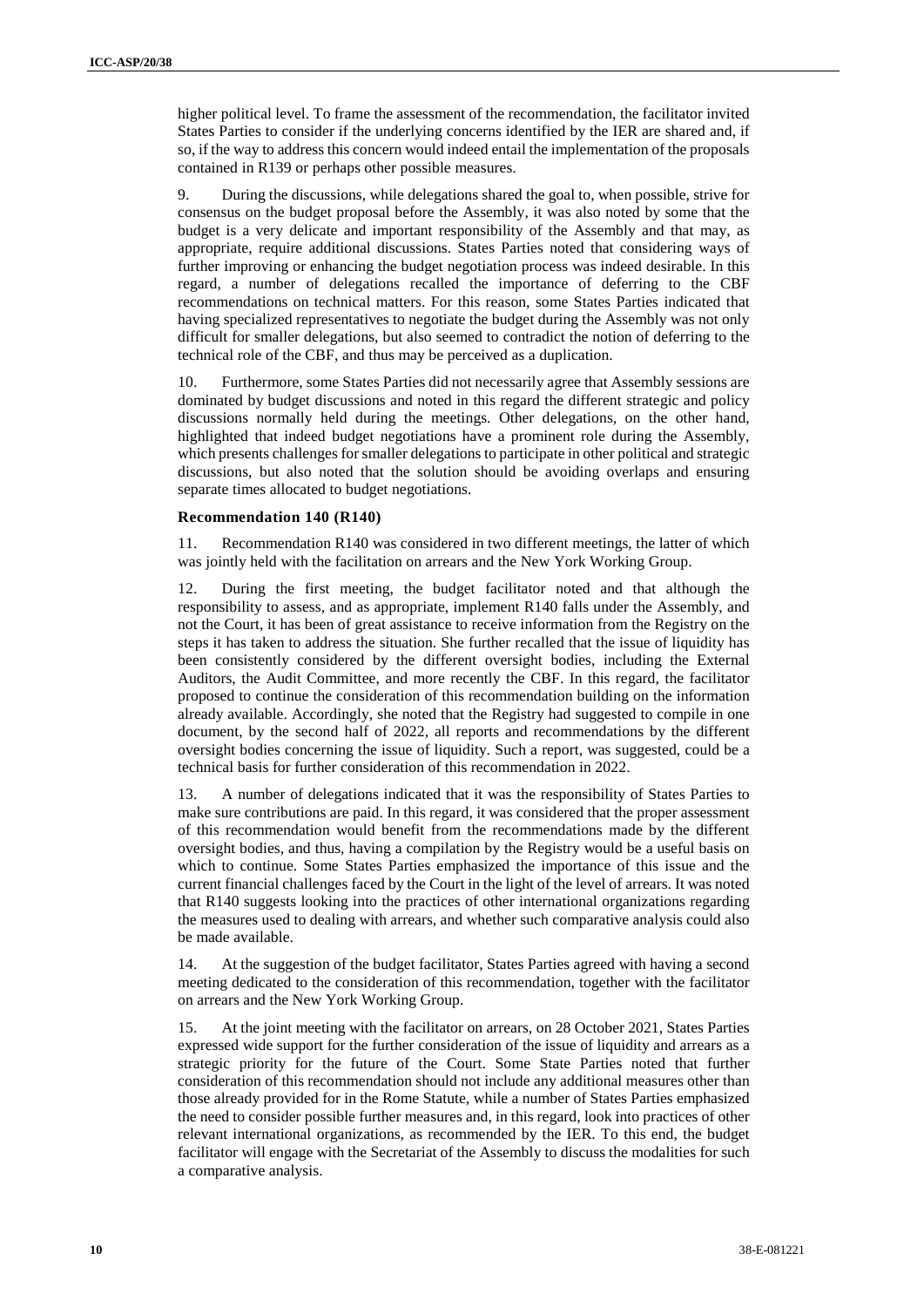16. A more detailed report on the discussions that took place during the meeting on 28 October 2021 has been prepared under the auspices of the facilitator on arrears.

#### **Recommendation 141 (R141)**

17. The facilitator mentioned that in the Comprehensive action plan the Review Mechanism noted its understanding that this recommendation is an ongoing commitment. Furthermore, the facilitator put forward to States Parties' consideration a proposal for the Registry to compile in a report, by the second half of next year, all comments and recommendations that have been made in relation to the levels of the Working Capital Fund and the Contingency Fund by the different oversight bodies, namely, the External Auditors, the Audit Committee and the CBF. The facilitator suggested that such a compilation could aid States Parties in their consideration of this recommendation by providing a consolidated technical basis.

18. The States Parties who intervened agreed with the importance of the recommendation made by the IER, highlighting the significance these matters have had in previous budgetary negotiations for some delegations. It was also indicated that having a report compiled by the Registry would indeed assist the continued consideration of this recommendation, noting that the different oversight bodies have also made relevant and similar recommendations on these issues. Accordingly, support was expressed for the facilitator's proposal as a way forward.

#### **Recommendation 142 (R142)**

19. The facilitator reported that she had been informed by the Court that such organigrams will be made available to States Parties in early 2022 along with the Approved Budget for 2022, reflecting the structure as approved. Accordingly, a representative of the Registry stressed the Court's commitment to implement this recommendation by enhancing the level of details of the organigrams with a view to providing more transparency, as recommended by the IER. To do so, the Registry explained that the organs of the Court were considering how to best address this recommendation with the aim of delivering a new organigram as soon as possible after the approval of the budget, for the consideration of both States Parties and the CBF.

20. While the delegations who intervened agreed with having the new organigram reflecting a more detailed and transparent structure of the Court once the budget for 2022 is approved by the Assembly, it was also proposed having a revised organigram reflecting the Court's structure as currently approved, enquiring whether this could not be done in the shortterm. At the request of the facilitator, the Registry explained that in the light of ongoing changes in the organizational structure of the OTP, which still require approval by the Assembly the exercise would be more accurate if done based on the 2022 approved programme budget. Furthermore, it was noted that internal considerations are still underway on how to present some sensitive information in a more transparent manner.

#### 3. **Way forward**

21. The facilitator indicated that, from what transpired in the meetings, States Parties will revisit these recommendations in 2022, where appropriate, based on the concrete actions and next steps discussed. She further recalled that the report on the assessment of IER recommendations is expected to be submitted to the Bureau by 1 November 2021. To this end, this report of the discussions on the IER recommendations in the context of the budget facilitation is submitted to the consideration of States Parties.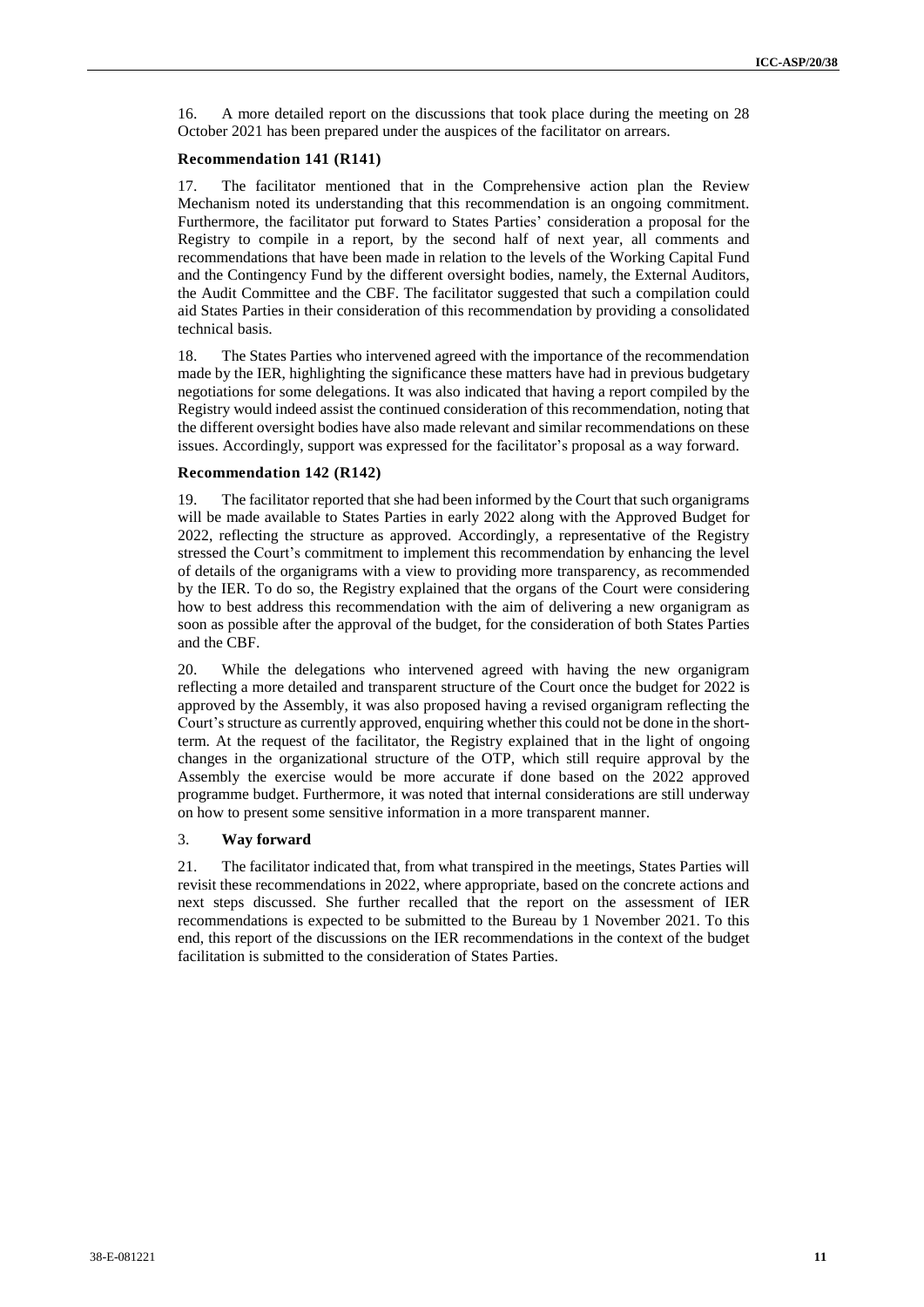# **D. Report of the focal points for complementarity pursuant to Review Resolution ICC-ASP/19/Res.7, dated 1 November 2021.**

1. At its second meeting on 6 April 2021, the Bureau appointed Australia and Uganda as *ad country* focal points for the topic of complementarity (also considered an "Assembly Mandate").

2. At its nineteenth session the Assembly of States Parties (Assembly) requested the Bureau to remain seized of the topic of complementarity and continue dialogue with the Court.<sup>6</sup> Separately, the Assembly in its ICC Review Resolution ICC-ASP/19/Res.7 indicated work should continue on the priority topic of "Complementarity, and the relationship between national jurisdictions and the Court" and that progress should be reported to the Assembly in advance of its twentieth session.<sup>7</sup>

3. Paragraph 7 of ICC Review Resolution ICC-ASP/19/Res.7 also required Assembly Mandates designated as responsible for "assessing and taking possible further action on relevant [IER] recommendations" to submit to the Bureau the outcome of its consideration and proposals for next steps by 1 November 2021.

4. In the Review Mechanism's Comprehensive Action Plan,<sup>8</sup> the complementarity focal points were assigned as the "platform for assessment" of IER recommendations  $226 - 267$ , with the Office of the Prosecutor (OTP) formally "allocated" all recommendations except for 247(ii) and 262 – 265 (which listed both the OTP *and* complementarity focal points).

5. This report is therefore submitted pursuant to paragraph 7 of Resolution ICC-ASP/19/Res.7, noting that not all complementarity-related IER recommendations were allocated to both the OTP and focal points for assessment. The focal points therefore intend to submit their more comprehensive annual "Report to the Bureau on complementarity" in coming weeks. This will set out a more detailed summary of all complementarity-related activities this year (including on sexual and gender-based crimes), along with general findings, and draft language for the omnibus resolution. This will include a more detailed overview of those IER-related meetings outlined below, as well as proposed focus for future work.

6. The co-focal points facilitated a first meeting on 30 April 2021 to discuss the OTP's *draft Policy on Situation Completion*, particularly in light of relevant IER recommendations. The Office underscored that many had already been captured in the draft policy (e.g. R244 (in part), R245, and R247 (in part)), while others may be better situated in a broader Courtwide protocol (e.g. R247 (in part)), and several others were still being internally discussed (in particular R243-244, R249 and R250) to see whether and how the Office could better address them in the policy. A revised and final version of the Policy was subsequently published on 15 June 2021. There was significant interest in holding additional meetings in the future to discuss the Policy.

7. The co-focal points facilitated a second meeting on 1 October 2021 on IER recommendations pertaining to complementarity, including the concept of "positive complementarity"  $(R262 - 265)$  and the "gravity threshold"  $(R227)$ . This was a fruitful but preliminary discussion. It was noted by the Deputy Prosecutor that the OTP was engaged in a significant process of transition, with the new Prosecutor re-examining policies and practices, and that the Prosecutor needed further time in which to accomplish this process. In that context, the discussion focused on establishing a baseline understanding of the concepts of "gravity" and "complementarity and positive complementarity". Some delegations were in a position to express their views on the recommendations, while others indicated they needed more time. It is envisaged that discussions on these recommendations will resume in 2022 in light of the OTP's ongoing review of relevant OTP policies on these issues.

<sup>6</sup> ICC-ASP/19/Res.6, para.133.

<sup>7</sup> ICC-ASP/19/Res.7, para. 9(b) (referencing ICC-ASP/18/Res.7 paras 18 and 19).

<sup>8</sup> [https://asp.icc-cpi.int/iccdocs/asp\\_docs/ASP20/RM-Comprehensive](https://asp.icc-cpi.int/iccdocs/asp_docs/ASP20/RM-Comprehensive%20Action%20Plan-ENG.pdf) Action Plan-ENG.pdf.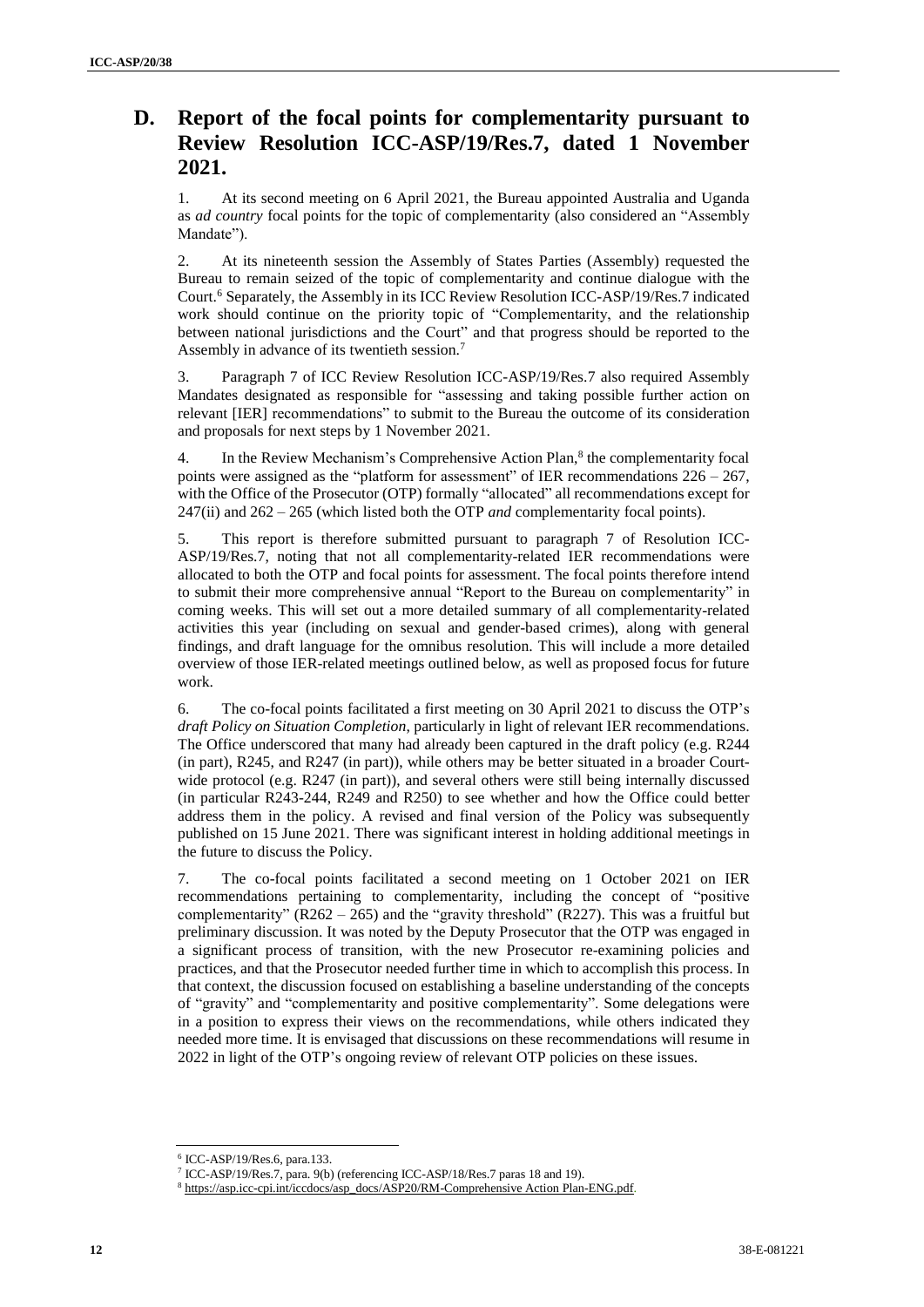8. A planned third joint meeting on complementarity and cooperation, focusing on the division of labour between the ASP and the Court (linked to consideration of recommendation 247(ii)), was deferred to 2022 due to scheduling issues.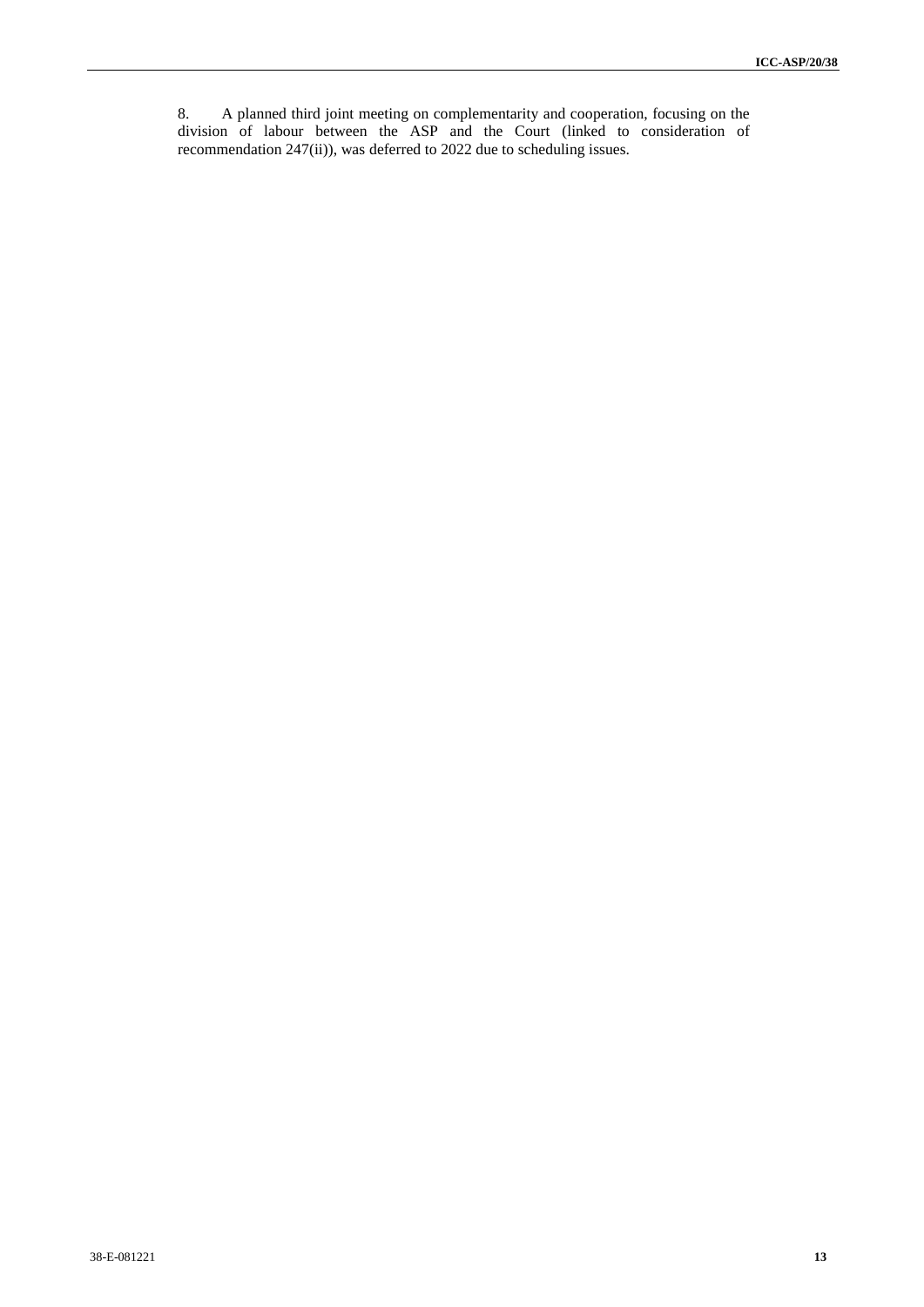# **E. Report of the Review Mechanism as the platform for discussion of IER recommendations, dated 1 November 2021.**

# **I. Introduction**

1. The present report of the Review Mechanism is submitted pursuant to paragraph 7 of resolution ICC-ASP/19/Res.7, "Review of the International Criminal Court and the Rome Statute system" ("the resolution") which provides as follows:

"7. Requests the relevant Assembly Mandates designated as responsible for assessing and taking possible further action as appropriate on relevant recommendations to commence implementation in 2021 and to submit to the Bureau the outcome of its consideration, including on action already taken and proposals for next steps, by 1 November 2021"

2. The Review Mechanism recalls that, in allocating the IER recommendations in the Comprehensive action plan, it had decided to work through existing Assembly structures in order to avoid burdening the Assembly with new structures. As far as possible, the Mechanism had allocated recommendations on the basis of the existing platforms, $9$  or to itself, acting as a focal point for States Parties, where no relevant mandate exists.<sup>10</sup>

# **II. Meetings of the Review Mechanism as the platform for discussion**

3. The Review Mechanism held six meetings as the platform for discussion, on 13 and 30 September, 11, 22, 27 and 28 October 2021, and invited the Court and bodies to which it had allocated recommendations to inform States and other stakeholders on the status of their assessment of the recommendations. Mindful of the mandate to the Court to evaluate the progress in the assessment of the recommendations of the Group of Independent Experts and possible further action, and report to the Assembly ahead of its twentieth session,  $11$  the present report provides an overview of the recommendations discussed.

## **Meeting of 13 September**

## *Assessment of recommendation 48- Election of two Deputy Prosecutors*

At the first meeting, on 13 September 2021, the assessment of R48 was considered. The Prosecutor had decided, pursuant to article 42 of the Rome Statute, to establish the structure of two Deputy Prosecutors. He had therefore decided not to implement R48. A number of States Parties expressed support for the proposal to have two Deputy Prosecutors and for the restructuring of the Office of the Prosecutor. Some States Parties expressed concern on the budgetary aspect and requested further clarification in this regard, but as explained in the Introductory note to the Comprehensive Action Plan, the budgetary implication of establishing the structure of the two Deputy Prosecutors will be discussed in the Budget Facilitation.

## **Meetings of 30 September and 11 October**

## *Assessment of IER recommendations on workplace culture*

## *Rebuilding internal trust and reshaping the Court's working culture (R14)*

#### *Strategy to deal with and zero tolerance of bullying, harassment, and sexual harassment (R87, R129 and R130)*

5. The Court informed States Parties and other stakeholders of the steps being undertaken in relation to the recommendations referred to in sub-paragraphs (b) above. The Court had assessed recommendations 14, 87, 129 and 130 positively and was already working towards their implementation. The Court and States Parties underlined the great importance

<sup>&</sup>lt;sup>9</sup> Introductory note, Proposal for a Comprehensive Action Plan for the assessment of the recommendations of the Group of Independent Experts, including requirements for possible further action, para. 7. See: [https://asp.icc](https://asp.icc-cpi.int/iccdocs/asp_docs/ASP20/RM-CAP-Introductory-Note-ENG.pdf)[cpi.int/iccdocs/asp\\_docs/ASP20/RM-CAP-Introductory-Note-ENG.pdf](https://asp.icc-cpi.int/iccdocs/asp_docs/ASP20/RM-CAP-Introductory-Note-ENG.pdf)<br><sup>10</sup> ICC-A SP/10/Peg 7, norm 4.0-V.(N)

<sup>10</sup> ICC-ASP/19/Res.7, para. 4 (b) (ii).

<sup>&</sup>lt;sup>11</sup> Ibid., para. 8.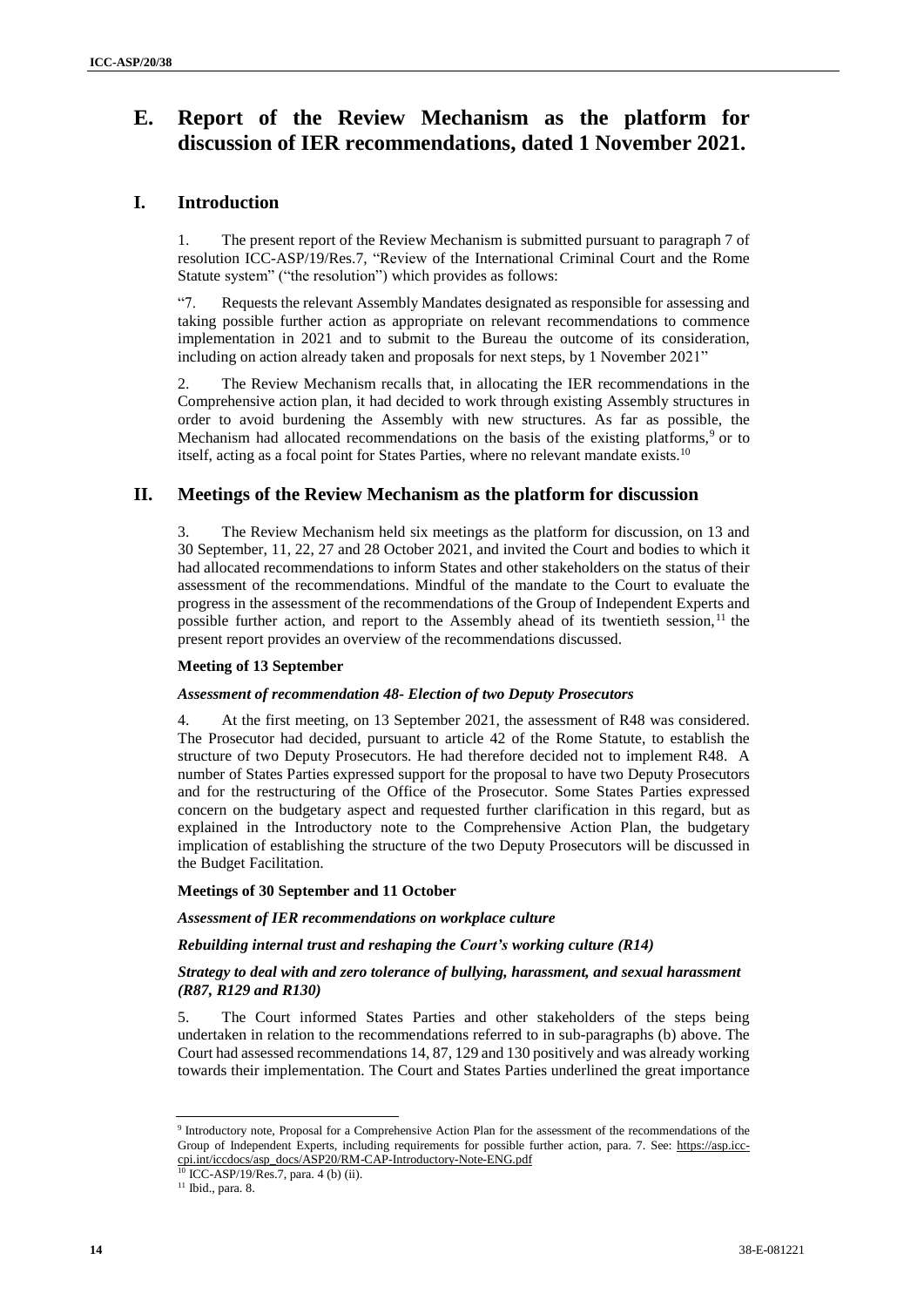of taking action on these recommendations, and for the majority of the said recommendations, implementation will be continuous.

6. The Court was committed to strengthening internal trust and improving working culture, which had been identified as a strategic objective of the Strategic Plan of the Registry 2019-2021. Strategic initiatives with the potential to improve the working culture at the Court included the Leadership framework and development, Staff engagement survey, Staff wellbeing and Engagement Committee, anti-harassing training, unconscious bias. The Court was working on a package of three comprehensive and inter-related administrative instructions addressing (i) discrimination, harassment, including sexual harassment and abuse of authority; (ii) unsatisfactory conduct and disciplinary proceedings; and (iii) investigations of unsatisfactory conduct. The Court agreed with the IER Experts that conflicts should be resolved in an informal manner and at an early stage and had included in the budget for 2022 resources for an ombudsperson.

#### *Assessment of IER recommendation on gender equality R15*

7. As regards R15, the Court assessed this recommendation positively. It was fully committed to achieving gender equality and ensuring the dignity, wellbeing, safety and inclusion of all individuals affiliated with the Court, regardless of gender or sexual orientation. It had, in this regard, in 2021 appointed a Gender Equality Focal Point, developed an unconscious bias training, a mentoring programme for women, and started actively sourcing female candidates for vacant positions at the P-4 level and above. The Court had also committed to consult on, adopt and implement the first Strategy on Gender Equality and Workplace Culture by 2025, but would in the meantime implement and evaluate the strategy so as to have a sustainable and actionable strategy. The Court's Gender Equality Focal Point indicated the measures she was promoting in her mandate.

8. There was general agreement that R15 would require on-going, longer-term focus.

#### *Assessment of IER recommendations on and finally we had a first discussion on Unified governance (R16-20 and R88)*

9. As regards the assessment of Human resources issues R16-20 and R88, the Court had assessed the recommendations positively and was working towards their implementation. It had put measures in place relating to recruitment, the leadership framework, and had implemented a dashboard on sick leave. It had recognized the important role of the Staff Union Council (R20). The Court had assessed these recommendations positively and was already working on them.

#### **Meeting of 12 October**

#### *Assessment of IER recommendations on the Secretariat of the Trust Fund for Victims (R354-360) and recommendation 350 on the register of reparations experts*

10. At the fourth meeting, on 22 October, the Review Mechanism discussed the recommendations relating to the Secretariat of the Trust Fund for Victims and on the register of reparations experts A member of the Board of Directors participated.

11. The Board informed the meeting that it had identified the need to improve the Trust Fund's performance in the past years and had initiated a review by the Independent Oversight Mechanism (IOM), which reported in 2019. The IOM report identified major concerns regarding governance and performance of the Trust Fund and was shared with the Independent Experts that started their work in January 2020.

When the IER report was issued on 30 September 2020, the Trust Fund was already proactively addressing a number of the issues identified by the IER Experts and the related recommendations.

13. The Registrar indicated that the Trust Fund was a very different body from when the IOM and the IER did their reports, and the underlying areas of concern of the IER, i.e., that the Trust Fund could not reform itself, had not been borne out. Regarding R358, he expressed concerns that a trust fund that focused solely on fundraising would not be effective.

14. On R352, the meeting took note that the judiciary had established a working group that would look at the recommendations allocated to it. The judiciary would then be in a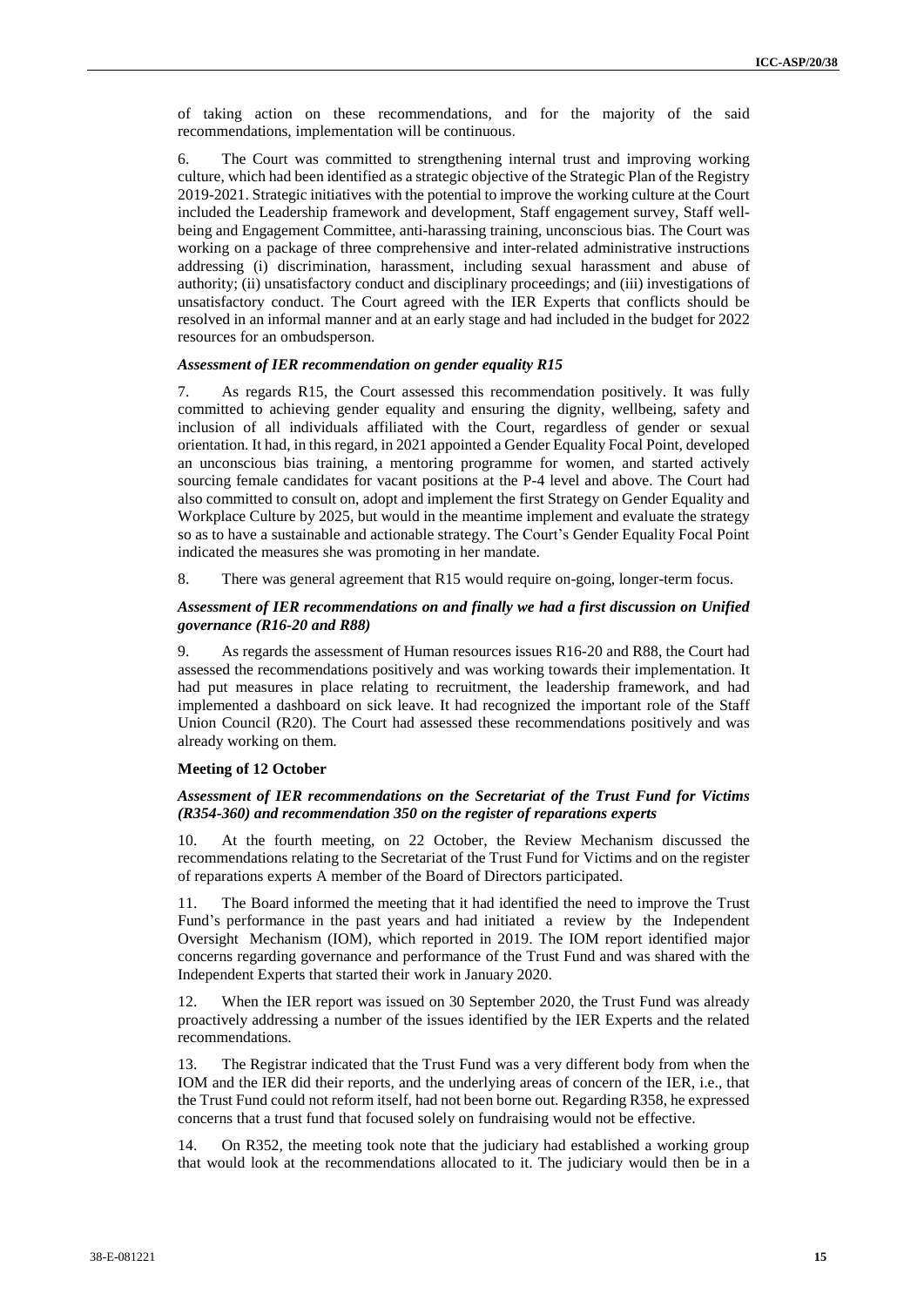position to look at any possible amendments to the Rules of Procedure and Evidence and the Chambers Practice Manual.

15. The meeting took note took note that recommendations R352, R353, R355, R356 and R357 were already being implemented. Regarding R354 and R358, a number of States Parties noted that more time was needed for assessment and that the assessment would therefore continue in 2022.

16. The Court made a presentation on the steps being taken to implement recommendation 350 on the register of reparations experts, having assessed it positively.

#### **Meeting of 27 October**

#### *Assessment of IER recommendations 163/169/R181-188/361,362.*

#### *Assessment of R169*

17. The President of the Assembly, Ms. Silvia Fernández de Gurmendi noted that R169, which was assigned to the ASP, called for the Assembly to develop a strategy for responding to attacks on the Court and to further conduct public campaigns in their countries. She expressed support for the recommendation and noted that a number of States were already taking the action indicated by R169, either individually or in groups, and that she also had publicly spoken in support of the Court and defended the Court. The recommendation should be discussed in order to develop the strategy mentioned therein. The Court focal points endorsed the President's views.

18. The meeting concluded that there was no objection to the implementation of R169 and that further discussions on the substance and a strategy to respond to external political measures were needed.

#### *Assessment of IER recommendations on ASP-Court relations (R361 and R362)*

19. The meeting agreed that the recommendations contained general principles that were already being followed and that were acceptable to the Assembly. The meeting assessed the recommendations positively.

#### *Assessment of IER recommendation on Communication strategy (R163)*

20. The meeting took note that, in addition to R163, there were 22 other IER recommendations related to communication which will be assessed at a later stage.

21. The first two elements of the recommendation, i.e. the need for a cross-organ strategy on communication and for coordination among the organs on public information responses were positively assessed and there was already work underway. The Court would initiate a cross-organ dialogue in the first half of 2022 to put the inter-organ strategy in place. The absence of a strategy to ensure coordinated responses from the Court did not mean that there was a vacuum and there were already outreach plans and strategies in place, including for situation countries. Regarding the inclusion of outreach activities as part of the preliminary examination stage, this was a new element, and the Registry would consult with the Office of the Prosecutor thereon.

22. The meeting concluded that the first two elements of the recommendation were positively assessed and the third required further internal discussion

#### *Assessment of IER recommendations on Code of judicial ethics (R181-184)*

23. The meeting took note that some recommendations had already been implemented while others were being assessed.

24. The Code of judicial ethics had been amended at the end of 2020. Work had previously been on-going, but the IER enabled the judges to place greater focus on amendments that needed to be introduced. The amended Code now included provisions on integrity, collegiality, harassment, including sexual harassment, the election of the ICC Presidency.

25. The recommendations on the Code of judicial ethics had been positively assessed, the Code had been amended, and would remain under review and amended as necessary.

## *Assessment of IER recommendations on judicial collegiality (R185-188)*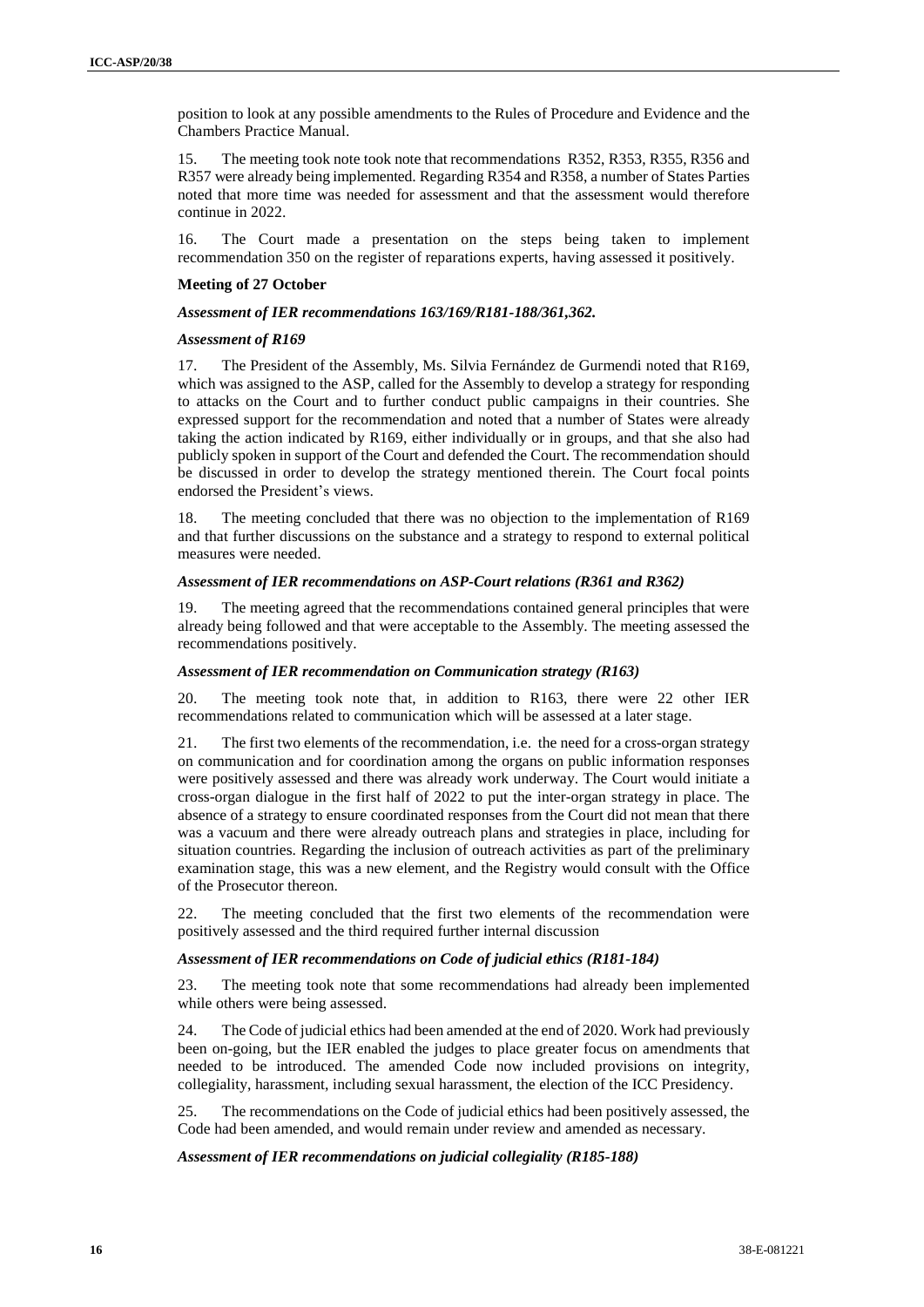26. The recommendations on judicial collegiality were welcomed. This had been an ongoing process, as evidenced by the Chambers Practice manual and the Guidelines for the drafting of judgments, the drafting of which were examples of judicial collegiality as the exercise required all judges to work together.

27. The meeting took note that the recommendations had been positively assessed and were being implemented. They looked forward to a further report in 2022.

#### **Meeting of 28 October**

## *First discussion on assessment of IER recommendations on Unified governance (R1 to R13)*

28. On 28 October, the Review Mechanism held a preliminary meeting on R1 to R13 on Unified governance, with the understanding that they would return to the recommendations in 2022, as these were for assessment in the first half of 2022.

29. The Court welcomed the IER recommendations to improve and further develop the Court's governance and would continue to look into the recommendations. In introducing the legal analysis paper on three-layered governance model as recommended by the Independent Experts, the Court spotlighted the risks, in particular the risk to the judicial and prosecutorial independence, and legal obstacles in implementing the recommendations on "unified governance" to the full. There was a preliminary exchange of views by States Parties.

30. The Court indicated, regarding the outcome sought by the IER and the obstacles the Experts had identified, that it did not believe that there was a need to make a drastic change of a statutory nature, but this could be achieved through tools such as strategic planning, risk management, synergies, the budget. The Court intended to implement some recommendations, and had done so in some cases e.g. stricter guidelines for recruitment, standardized Human Resources reports.

31. States noted the great importance of these recommendations since they concerned the overall governance of the Court; they were interlinked and informed a number of other recommendations aimed at ensuring an efficient governance of the Court. The recommendations were fundamental to the entire process, and it was important to begin the process now. It was recalled that the purpose of the recommendations was to improve the efficiency and effectiveness of the overall governance of the Court, so as to be expeditious in discharging the overall work of the Court. There should therefore be greater focus on the "One-Court principle" and the underlying issues that informed the recommendations. There should also be guarantees that the process would not jeopardise the independence of the judiciary. In addition, it was recommended that the staff of the Court be equally involved in the discussions on unified governance.

32. States suggested that, moving forward, the Court present a tabular presentation that will be focused on each recommendation (i.e. what had been done, what it intended to do, and what could not be done). The risks and obstacles mentioned by the Court should also be specified in such a response.

33. States suggested that the IER Experts be invited to explain the recommendations to States, taking into account the Court's "Overall response".

34. In conclusion, the Review Mechanism will have more detailed discussions of the recommendations on unified governance in 2022. The IER Experts would be invited to be involved in the process. The Court would present information on each recommendation in a tabular format.

# **III. The way forward to ASP20**

35. The Review Mechanism intends to prepare a stand-alone resolution on the outcome of the work of the Review Mechanism and would liaise with the facilitator for the omnibus resolution to avoid duplication. In addition, a procedural decision would be necessary if the Assembly wished to extend the mandate of the Review Mechanism.